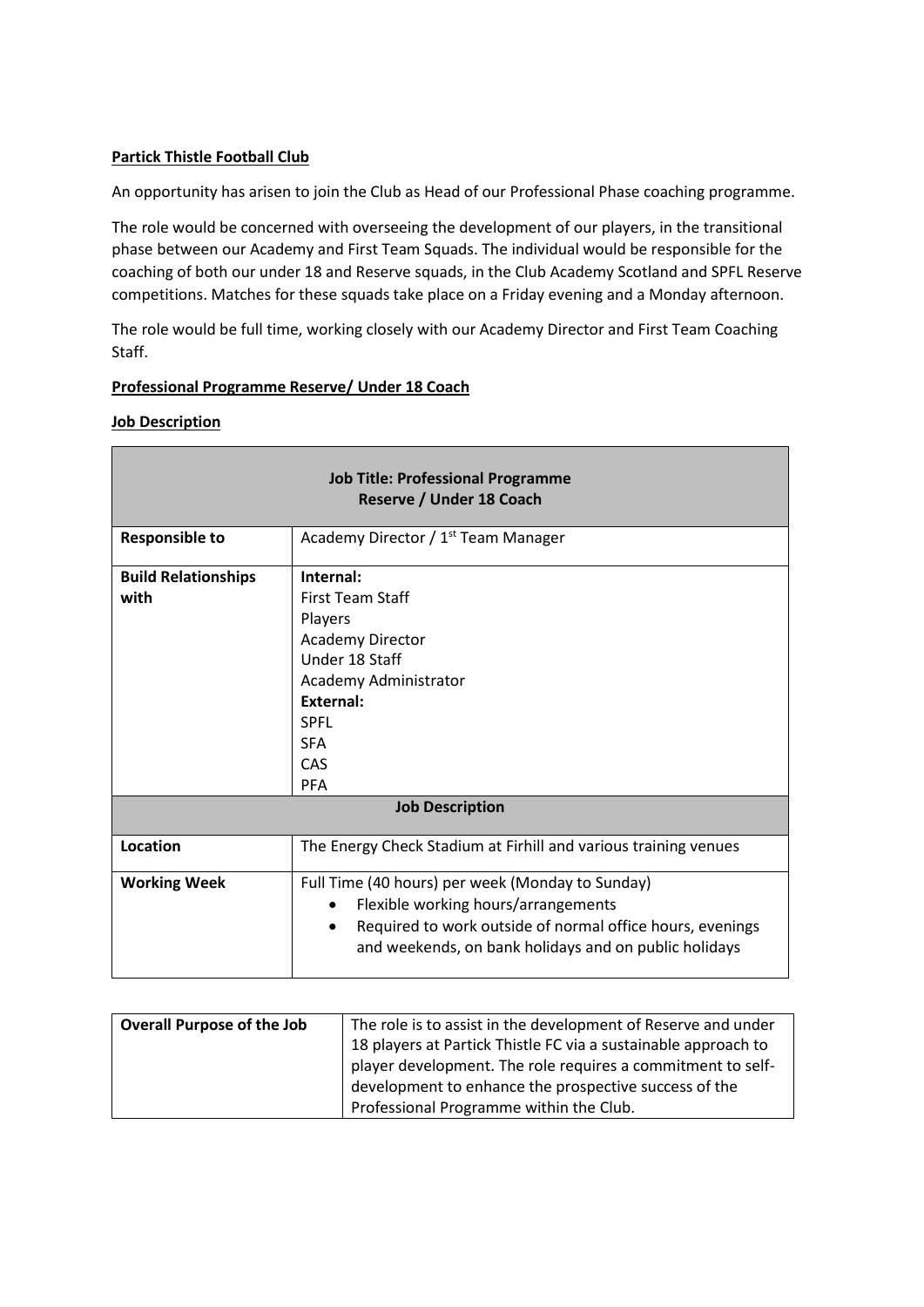| <b>Duties and Responsibilities</b>               | <b>Main Duties</b>                                                                          |
|--------------------------------------------------|---------------------------------------------------------------------------------------------|
|                                                  | . To manage the development of all reserve and under 18                                     |
|                                                  | players                                                                                     |
|                                                  | • To ensure that the Professional Programme coaching phase                                  |
|                                                  | is delivered consistently and effectively, in line with the                                 |
|                                                  | coaching philosophy of the Club.                                                            |
|                                                  | • To provide coaching support in the Professional programme                                 |
|                                                  | and under 18 phase                                                                          |
|                                                  | • To keep up to date records, assessments and development                                   |
|                                                  | plans                                                                                       |
|                                                  |                                                                                             |
|                                                  | <b>Key Responsibilities</b>                                                                 |
|                                                  | . To deliver a comprehensive coaching programme for all                                     |
|                                                  | Professional Programme players                                                              |
|                                                  | . To ensure every Professional Programme player has an                                      |
|                                                  | individualised Development plan                                                             |
|                                                  | • Ensure that all coaches in the Professional Programme hold                                |
|                                                  | and are up to date in relation to their qualifications and CPD                              |
|                                                  | relevant to their role.                                                                     |
|                                                  | . When required offer coaching support to other areas of the                                |
|                                                  | Club and Academy                                                                            |
|                                                  | • Be responsible for the administrative and logistical tasks                                |
|                                                  | required to run the Programme for both Reserve and u18                                      |
|                                                  | sides.                                                                                      |
|                                                  | To undertake self development to ensure knowledge in                                        |
|                                                  | relation to coach and player development is kept up to date                                 |
|                                                  | • Attend all relevant Club and Academy management                                           |
|                                                  | meetings                                                                                    |
|                                                  | • Attend relevant external meetings                                                         |
|                                                  | • Monitor and feedback the sessions, evaluations and game                                   |
|                                                  | planning of all coaches within the Professional programme                                   |
|                                                  | • Undertake other duties that may be appropriate to achieve                                 |
|                                                  | the objectives of the role and to assist the first team manager                             |
|                                                  |                                                                                             |
|                                                  | and Academy Director when required to do so.                                                |
|                                                  | <b>Person Specification</b>                                                                 |
| <b>Qualifications</b>                            | <b>UEFA A Coaching License</b>                                                              |
|                                                  | <b>Children's Wellbeing Training</b>                                                        |
|                                                  | <b>IT literate</b>                                                                          |
|                                                  | <b>PVG Disclosure checked</b>                                                               |
|                                                  |                                                                                             |
| <b>Skills and Experienced</b><br><b>Required</b> | • Have a thorough understanding of the process of learning<br>for coaches and young players |
|                                                  | • Have a good working knowledge of Club Academy Scotland                                    |
|                                                  |                                                                                             |
|                                                  | criteria                                                                                    |
|                                                  | • Ability to work on your own and as part of a team                                         |
|                                                  | • Be organised and have good time management skills                                         |
|                                                  | • Have the drive and enthusiasm to set high standards                                       |
|                                                  | • Knowledge and understanding of all Club and Academy                                       |
|                                                  | policies / procedures and Development plans relating to your                                |
|                                                  | role                                                                                        |